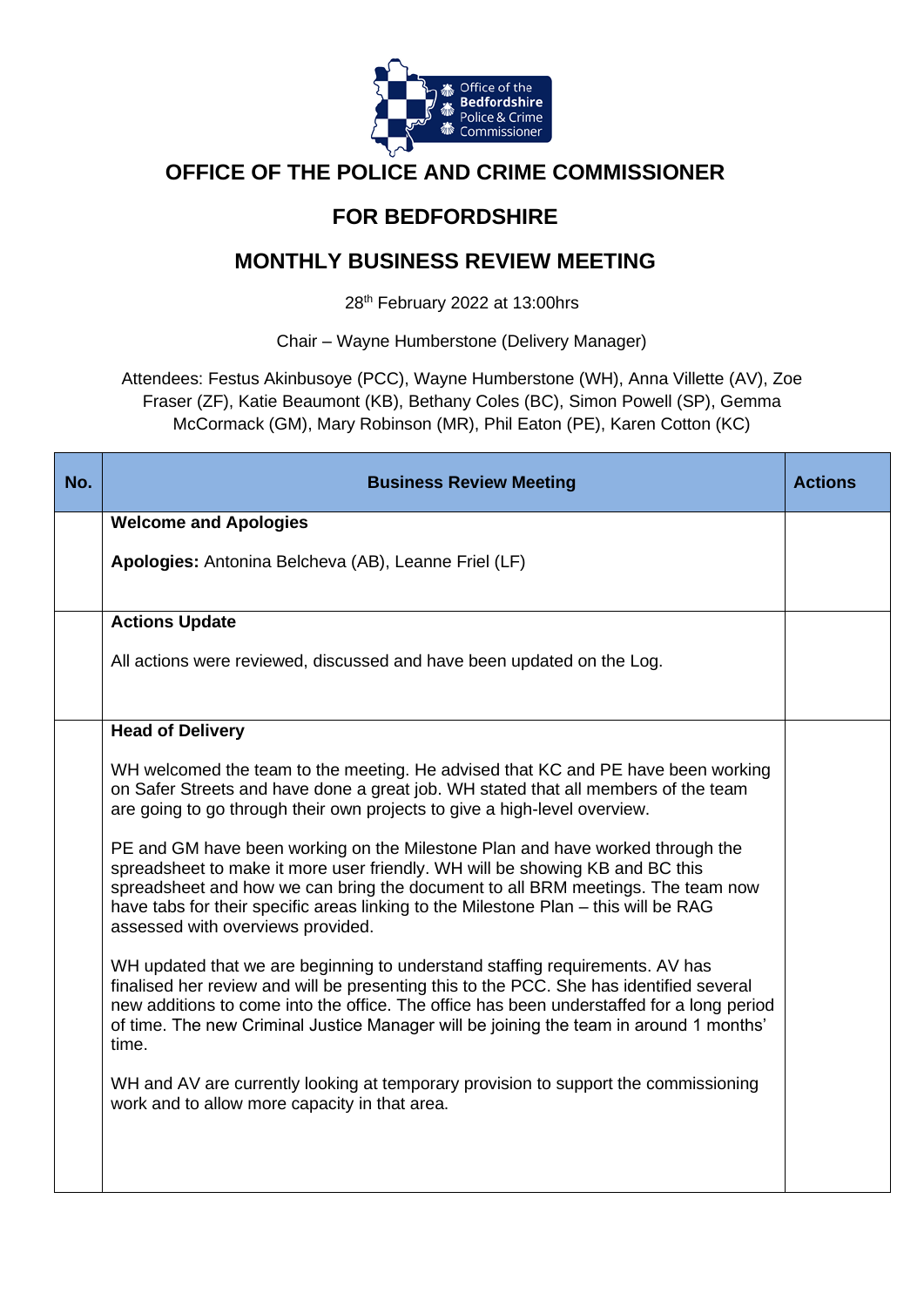

#### **Office updates**

WH stated that if anyone in the team is finding the chairs in the office uncomfortable, to let him know and he can order another more suitable chair. GM has sent an email to estates regarding drawers and is awaiting a date for when these will be received.

Safer streets – WH updated that we have secured another building in Bedford where Safer Streets and partners will continue to work. This will be occupied before 1<sup>st</sup> April and will mean Safer Streets items can be stored there. PE will find a date for the office to visit the building.

WH stated that regarding the PCC Grant Fund, SP will update all in his section of the agenda.

Criminal Justice Board – WH updated that the meeting is being refreshed. It was updated that Her Majesty's Court and Tribunals Service (HMCTS) are concerned about the backlog of court trials. The probation service is also part of this meeting. This is an influential meeting and is very important. It will be re-energised, and a temporary member of the team is currently being vetted to support with this.

#### **Interim Chief Executive**

AV updated that as part of the review, she has identified an absence in training for staff in the OPCC. AV has worked with WH, SP and KB to understand gaps and has started to roll out a comprehensive piece of training. AV will be making sure that everyone else in the team who has gaps in their training can be booked in. Gavin Chambers (Chief Finance Officer) will be delivering high level Finance training to the team including the Local Budget – refreshing the team on procedures and commissioning. There will be a new finance liaison officer starting within the Force will be supporting the OPCC and will talk to the OPCC about the budget.

AV stated that there has been media training for the PCC and for members of the team. The Chief Constable, Deputy Chief Constable and Chief Staff Officer will be coming into the office to deliver a piece of training on what the Force does such as ERSOU, ROCU, JPS, Emerald, RASSO etc – they will be delivering this as a briefing. AV stated that there are various people within the Force who have specialist areas and that these fit in to the Police and Crime Plan. This will be delivered over the upcoming weeks and months.

AV stated that she is grateful to KB for putting together a suite of papers with Gavin Chambers for the Police and Crime Panel. This was a very competent set of papers which went to the Panel.

AV updated that the Delivery and Beating Crime Board was held last week and that this went very well.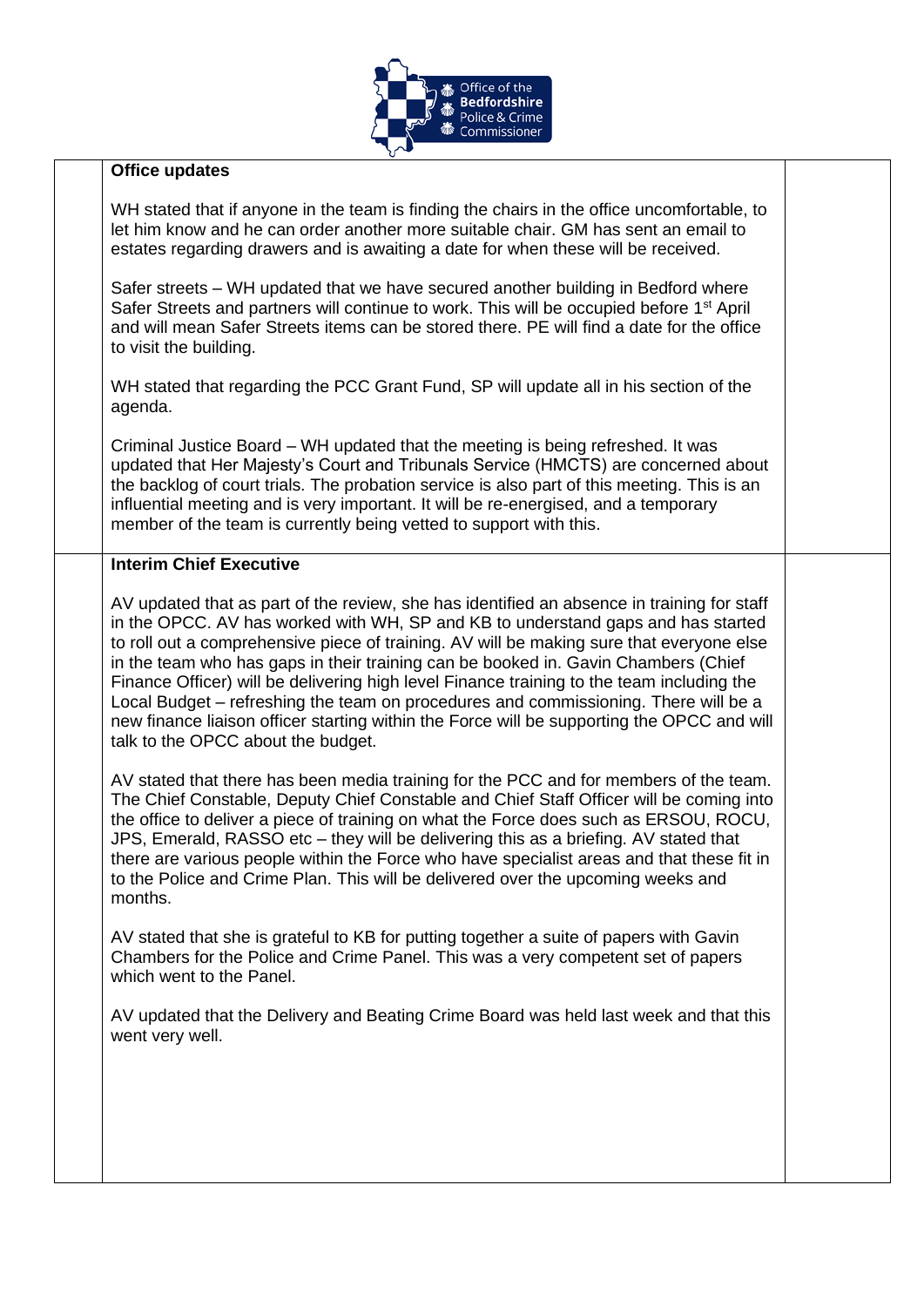

#### **Transparency Manager**

## **Stop and Search/Use of Force**

KB updated that she is currently completing a review of the Stop and Search and Use of Force Community Scrutiny Panels. KB asked the team that if they receive anything to please forward to KB as she is the lead contact for this area.

## **Joint Audit Committee (JAC)**

KB updated that she is moving forward with recruitment. There have been 4 applications, and these are being interviewed on Friday 4<sup>th</sup> March. KB is going to be meeting with Phil Wells to go over the interview questions. A full review of the Strategic Risk Register is underway for JAC. KB will be meeting with WH tomorrow to go over the wording. KB will be presenting this to the JAC in a workshop.

The JAC meeting was completed on the 2nd of December 2021 – all independent members have been informed of the Risk Workshop which is going to take place. KB is completing the initial review and then the workshop can take place after. This is expected to take place in March 2022.

## **Website Compliance - Specified Information Order (S.I.O)**

KB stated that the OPCC have been notified that the CoPaCC Audit will not be completed this year as the organisation is not completing – however the OPCC will continue to complete monthly audits to ensure compliance against the S.I.O.

The PCC stated that he finds it challenging navigating the drop-down menus on the website. He stated that another OPCC has a good and user-friendly layout. KB has spoken to LF and she is holding discussions with the website designer to implement push buttons and make the website more accessible.

In regards to the Information Document that is published monthly, KB held a meeting with the Force Exec and is currently working on a new template to ensure that the information aligns with the Police and Crime Plan.

# **FOI/DP Requests**

FOIs continue to come in and be managed by BC. KB updated that we have been receiving a higher number of FOIs, which a number are for the Force not the OPCC, so they are being redirected. KB and BC have had to complete a few referrals to the National Police Chiefs Council (NPCC) FOI department to receive guidance regarding a couple of requests received.

## **ICVs (Independent Custody Visitors)/Dogs**

KB updated that BC is starting to prepare for the ICV annual report, this is statutory and has to be completed. BC has launched a survey to receive feedback from the ICVs on how the scheme is going. Most of the feedback has been positive however we have received a couple of negative comments which will be addressed in the Panel meeting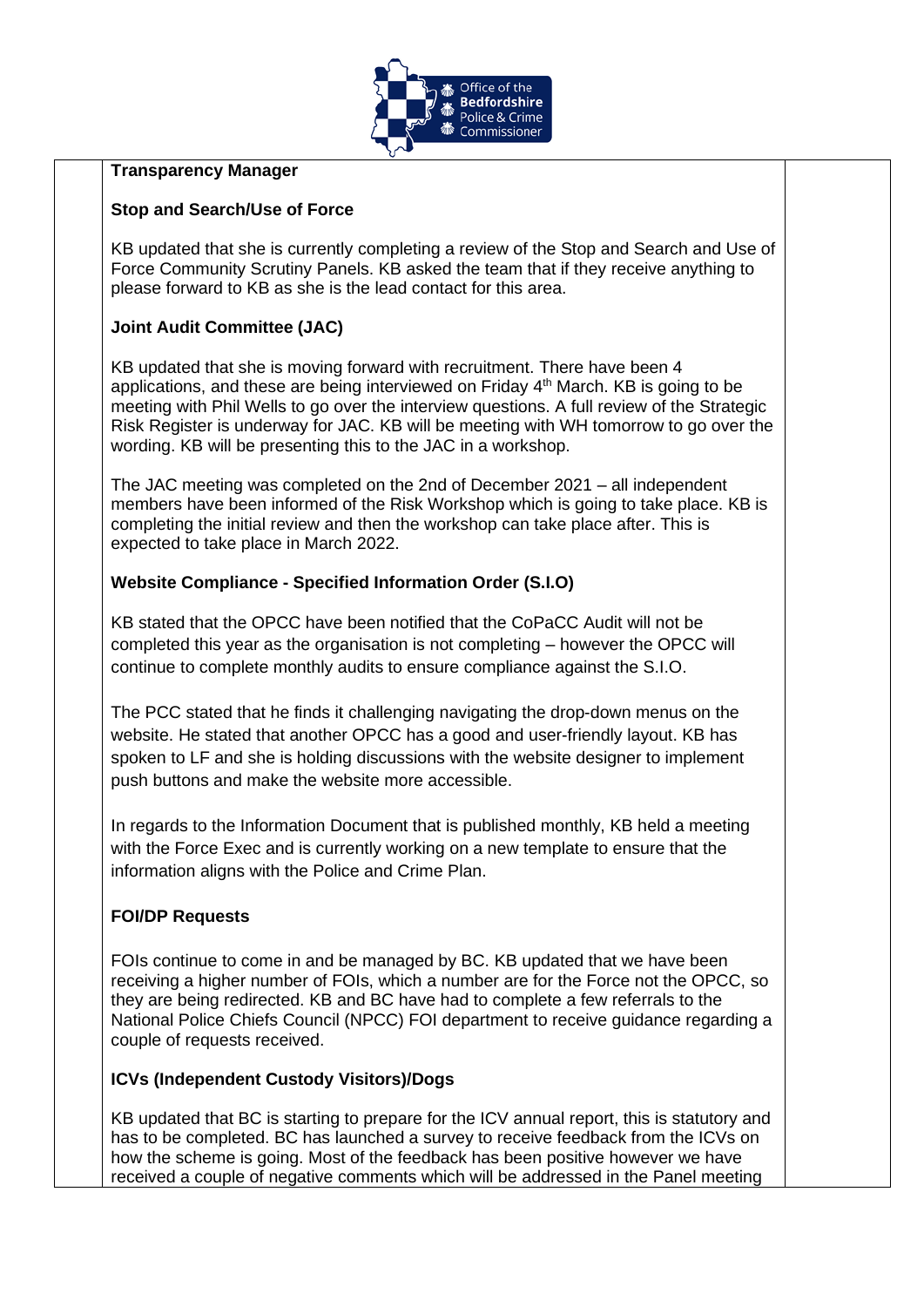

in March. The ICV scheme has returned to physical visiting and there are no concerns to report.

# **LQCs/Misconduct**

The OPCC is currently holding ongoing conversations about the LQC function, and KB will update all when a resolution is agreed.

The OPCC is currently working through the process for a Police Appeals Tribunal (PAT).

**Action:** WH advised KB to speak to Estates so we can book parking spaces outside the office.

# **Complaints**

Received 6 new reviews. KB reminded the team that as we are model 1, if we receive any form of complaint for the Force this needs to be sent to Customer Support.

KB updated that 7 new reviews have been received since the last BRM meeting, 1 has been finalised and 6 are outstanding. None have been upheld, however OPCC oversight has been submitted to PSD. KB reminded the team that if they receive any form of Force operational complaint, this needs to be forwarded to Customer Support. The OPCC only deal with Chief Constable complaints or reviews.

The OPCC has received several complaints against the Chief Constable, however they have not been recorded due to the action complained about not being about the Chief Constables conduct. Complainants continue to challenge this, however the IOPC guidance is clear that if it is about a function that is delegated to another within the organisation and not about the Chief Constable conduct – it cannot be recorded as a Chief Constable complaint, and it must be passed back to the Force for the appropriate authority to review and make a recording decision.

## **Decisions**

All known decisions have been published. KB advised to please let her and BC know if there is any decisions recorded in meetings.

## **APCC**

MR discussed APCC briefings that are due. KB has completed the appropriate adult APCC. The PCC will be reviewing the Strategic Plan APCC briefing.

**Action:** MR to resend APCC briefing number 25 to AV and KB.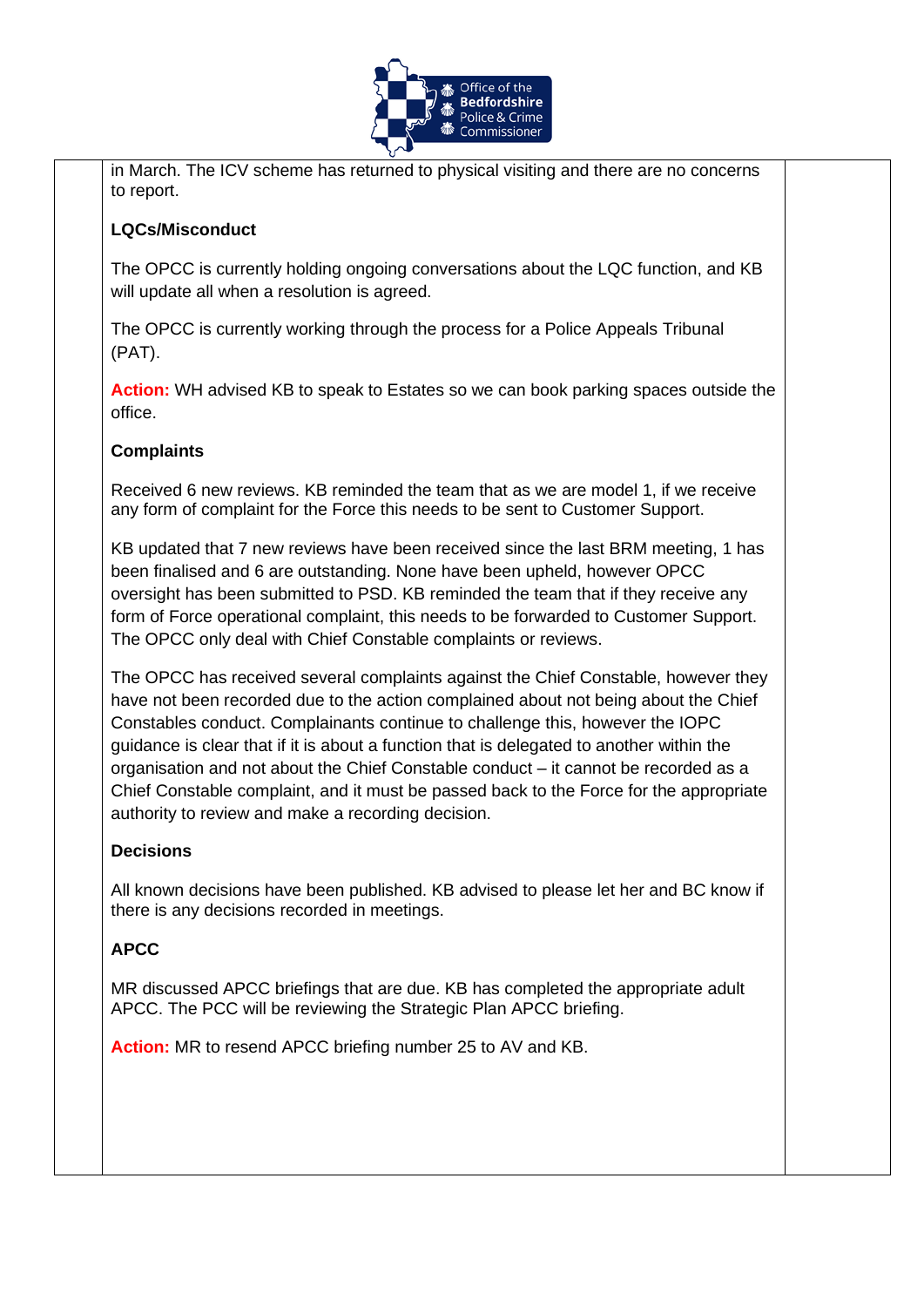

# **Victim Care**

# **Bedfordshire Victim Care Services (BVCS)**

## **Performance – Qualitative and quantitative**

SP updated that the referrals to BVCS from the Force throughout February was 462. There were 628 referrals pulled through from the BVCS team which is 10% above target. There were also 10 agency referrals and 18 self-referrals.

# **Projects**

BVCS have been given the green light to move to a new office in Bedford. This will involve a great deal of organising and SP is currently liaising with Human Resources, ICT and Estates to make this a smooth a transition as possible. SP has been informed that this could take several months.

## **New elements to log (issues or success)**

With the Data Protection Impact Assessment (DPIA), Information Sharing Agreement (ISA) and Memorandum of Understanding (MOU) now in place, BVCS are now able to pull through crimes that have not been referred into BVCS in the correct way. This also enables BVCS to search for the 'buzz' words in Athena. for example, trauma, welfare and pull these through to. SP stated that at present the referrals are capped at 1000 as there is currently the equivalent of 5 full time Victim Care Coordinators (VCCs) working. There is potential to pull through 2000+ referrals should the correct number of staff be in place to enable us to complete this.

## **Communication plans to share**

SP updated that LF is working with the Victim Care Supervisors on BVCS weekly communication on Twitter, and they are also working on a Facebook page for BVCS.

## **Bedfordshire Police Partnership Trust:**

#### **Performance – Qualitative and quantitative**

There were 63 referrals last month which works out to be approximately 3 a day. BPPT are currently working well and collaboratively with the Fire Service. They have also received Safe & Well training.

WH stated that if anyone in the team would like to see how SP's team works and spend some time with them – to let SP know.

#### **Project Manager – Policing and Contact**

PE has spoken to CG and completed some handovers regarding certain projects.

**Cop Hub** 

PE updated that the product has been delivered and a presentation has been given to the Head of ICT in the Force who has requested for some cosmetic changes with a view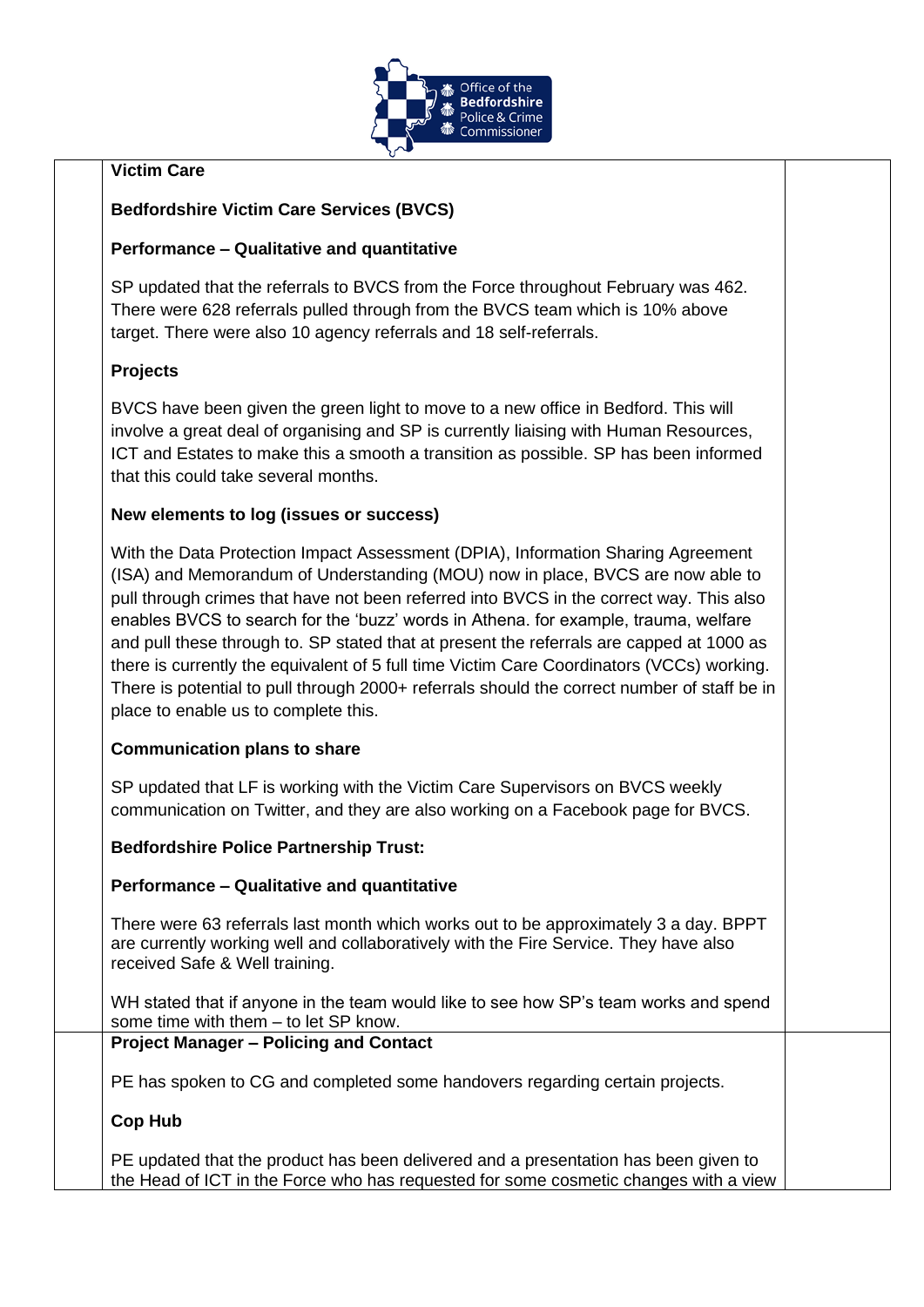

of rolling out a trial of the terminals (possibly 6 months) prior to committing to any further deployment. Several meetings have been held since December 2021 and PE is awaiting further development from Single Online Home (SOH) in regards to access. A quote has been received for deployment of terminals for a trial as and when this is approved.

Single Online Home is a single point of contact for the Police Force and 12 sites have been identified for the hubs to be placed such as Shefford, Biggleswade, Sandy, Leighton Buzzard. These will be put into places such as leisure centres, libraries etc.

## **Anti-Bullying Campaign**

A further email has been sent chasing photos and this project was handed over to CG on 11<sup>th</sup> February 2022.

## **Roads Fund**

PE updated that the Roads Fund closed for applications just before Christmas. Around 2 weeks ago, funding was announced of £201,000 over 15 projects. The information is displayed on the OPCC website via a decision log, press release, social media and published via the local media. PE is in the process of reviewing the grant agreements. PE hopes to have the grant agreements sent out and returned to successful applicants by the end of March 2022.

## **Safer Streets 2**

PE stated that the Safer Streets Hub at the Disability Resource Centre in Dunstable opened on 10th January 2022 and is open every Monday from 1000-1400. Only a couple of members of the community have visited but are supportive of the packs being posted by KC and the team. The door knocks are on target and continue to rollout Smart Water and Ring Doorbells. PE is continuing to look at options regarding funding for CCTV due to lead time for suppliers.

## **Safer Streets 3**

Surveys have been completed for CCTV and lighting and Crime Prevention material has been received. A property has been identified for Safe Spaces and is waiting for the lease to be signed. This will be a 2-year lease. Engagements have taken places  $-2$  in the hubs, at Queens Park, at the college and at the train station. Due to being unable to recruit, the funds have been repurposed to Safe Spaces.

## **Early Intervention**

CG updated that PE has handed over some of the projects such as the anti-bullying project, Direction for Bedfordshire, and You Turn Futures, VERU etc.

CG stated that she is in the early stages of reviewing the project for YouTurn Futures – early intervention space within Luton Town Centre. There is lots of work to break the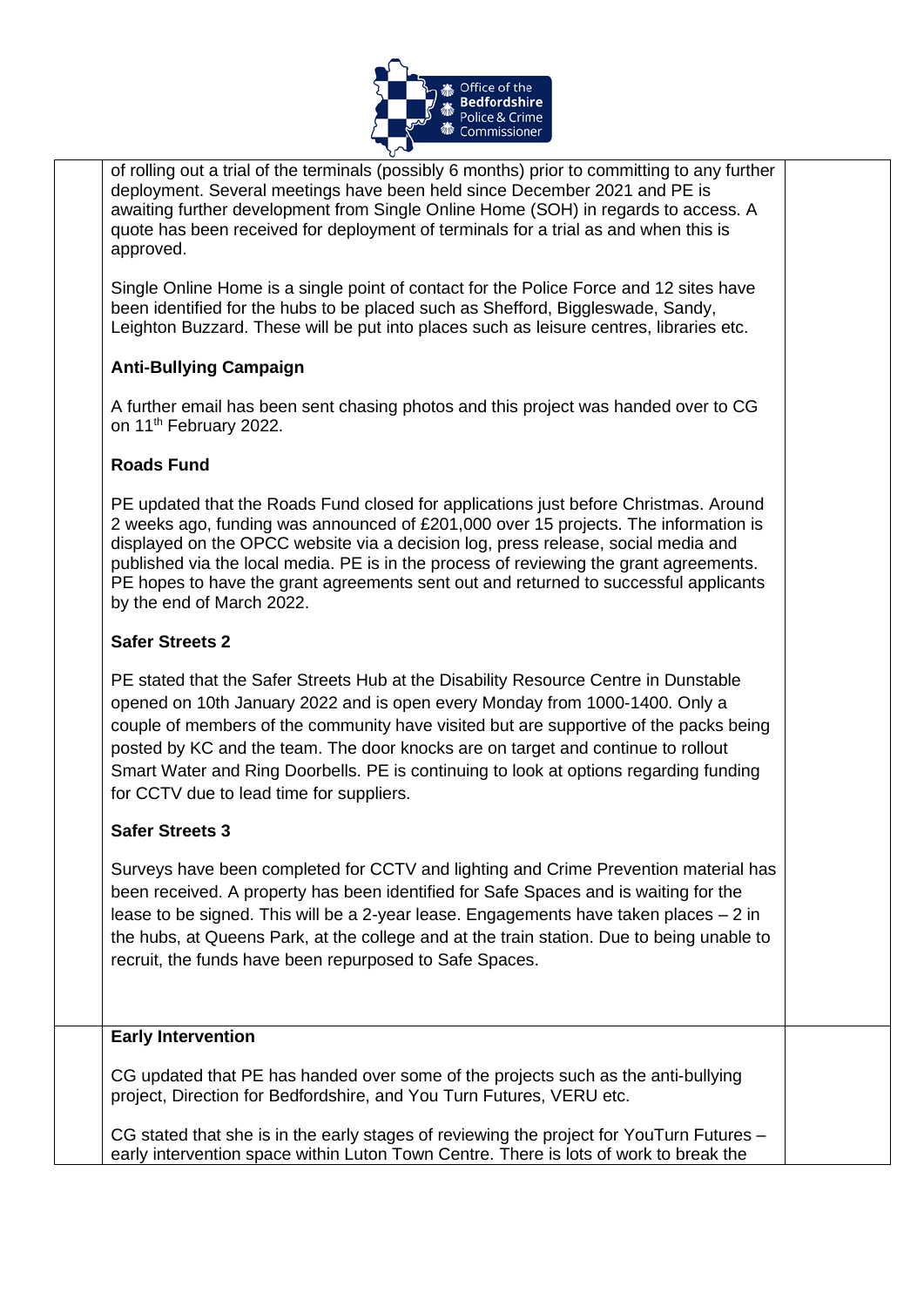

cycle of reducing reoffending, drug use etc and she is looking into whether out of court disposals could be replicated in Luton.

CG stated that she has started to meet with the Local Authorities to see what is already in place regarding the Summer of Fun. The aim of the project is to engage in targeted co-ordination with local authorities to provide an extension of existing Holiday Activities and Food Programmes (HAF), provided by Luton Borough Council, Bedford Borough Council and Central Bedfordshire Borough Council.

There is scope for this to be achieved in various ways. CG stated that the OPCC could look to contribute financially which would allow for programmes to be delivered for a longer period and/or allow existing provisions to be able to gain access to a larger amount of vulnerable young people within the community. Alternatively, the OPCC could work to encourage other organisations to support the local councils existing work, providing a sophisticated network of local agencies contributing to the project. Meetings have been set up meetings internally in the OPCC to contribute as part of the Summer of Fun aims. These meetings are held every 2 weeks.

WH stated that CG has been looking at places where the OPCC can bid into as well as the Town Intervention Group (TIG) in Luton. Has been building relationships. WH is going to speak to ZF this week re chairing the meetings.

#### **Communications Officer**

AV covered the Communications Officer update in LF absence. AV updated that Communications has been working with community policing to get messages out there and focusing on individuals. LF has been working on regular newsletters and the distribution list has been widened. There are now slots with parish councils, parish noticeboards and magazines.

KB has held a conversation with LF and BC regarding accessibility and is going to complete a workshop between themselves to make the website more accessible. LF, BC and KB will have a meeting to discuss this further.

#### **Press release schedule update**

#### *Upcoming/recent*

- OPCC allocates £201,000 to parish and town councils to help make Bedfordshire roads safer
- Mental health triage nurses to become permanent support to Bedfordshire Police
- Officer/staff culture/wellbeing focus
- Commissioning funding announcement to partners for successful bids
- Rural Crime focus/investment
- Partnership working with Roads Victim Trust

#### *Next month*

- Carpool with the Commissioner PCC interviewing officers/staff
- Safer Streets community event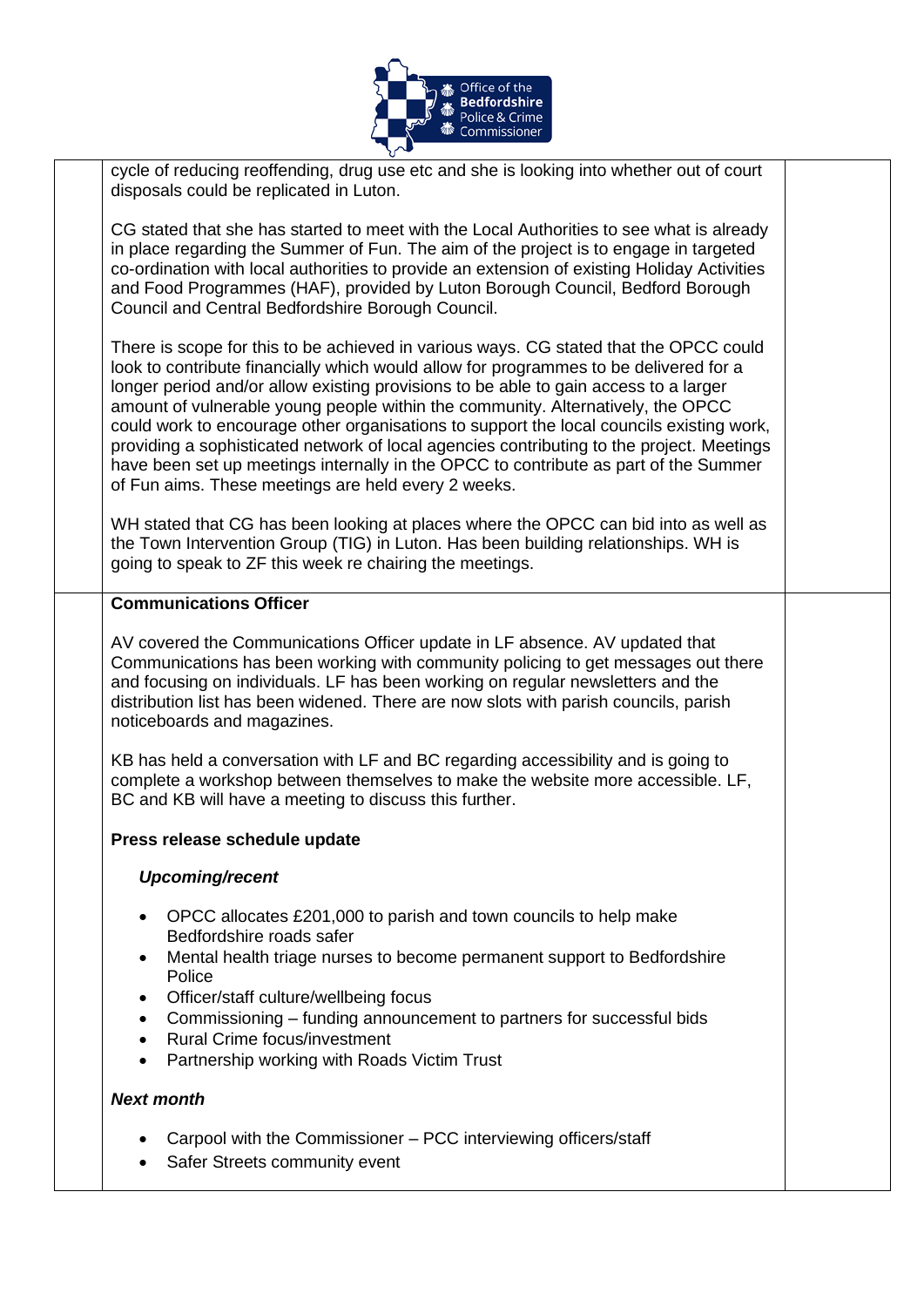

#### **Website**

There are ongoing enhancements and tweaks to the website. The last meeting was 24<sup>th</sup> February, to feed back to web developer on amends/enhancements. The next meeting is scheduled for 16<sup>th</sup> March.

#### **Wider promotion of campaigns**

- Bus campaigns Domestic Abuse
- Newspaper wraps
- Force-wide knife crime campaign (re-vamp of previous separate campaigns) working with partners, force and key community contacts.

Plans for Facebook Lives and Carpool with the Commissioner have started with the same objective of educating the public the impact that the work of police/staff has on communities, how we are beating crime in Bedfordshire and what some of our colleagues concerns and frustrations are.

## **Events Officer**

#### **Events schedule**

| 1st                      | March | Full Team Catch Up                                 |  |  |  |
|--------------------------|-------|----------------------------------------------------|--|--|--|
| 2 <sub>nd</sub>          | March | Wixams/Elstow - Day of Action                      |  |  |  |
| 8th - 9th                | March | <b>NPCC CCTV Conference</b>                        |  |  |  |
| 14th                     | March | Schools Debate 2021 - ROUND 1                      |  |  |  |
| 15 <sub>th</sub>         | March | <b>Carpool Questions</b>                           |  |  |  |
| 16 <sub>th</sub>         | March | PCC Visit - Develop                                |  |  |  |
| 16th                     | March | PCC & Ward/Council Meeting - Central Beds - Orange |  |  |  |
| 19 <sub>th</sub>         | March | <b>Safer Streets Community Event</b>               |  |  |  |
| 19 <sub>th</sub>         | March | Millbrook Proving Ground Young Drivers Event       |  |  |  |
| 23rd                     | March | <b>Carpool Questions</b>                           |  |  |  |
| 24th                     | March | Schools Debate 2021 - ROUND 2                      |  |  |  |
| 29th                     | March | Schools Debate 2021 - FINAL                        |  |  |  |
| <b>TBC</b>               | March | Community Cohesion Thank you event                 |  |  |  |
| 30th                     | March | <b>PCC Visit - NOAH Luton</b>                      |  |  |  |
| 30th                     | March | PCC Visit - The Safer Luton Partnership            |  |  |  |
| 30th                     | March | PCC Visit - Keech Hospice Care                     |  |  |  |
| 31st                     | March | Delivery and Beating Crime Meeting - Part 2        |  |  |  |
| Dade Vauth Caunail (DVC) |       |                                                    |  |  |  |

## **Beds Youth Council (BYC)**

This month's theme was 'From History to our story'.